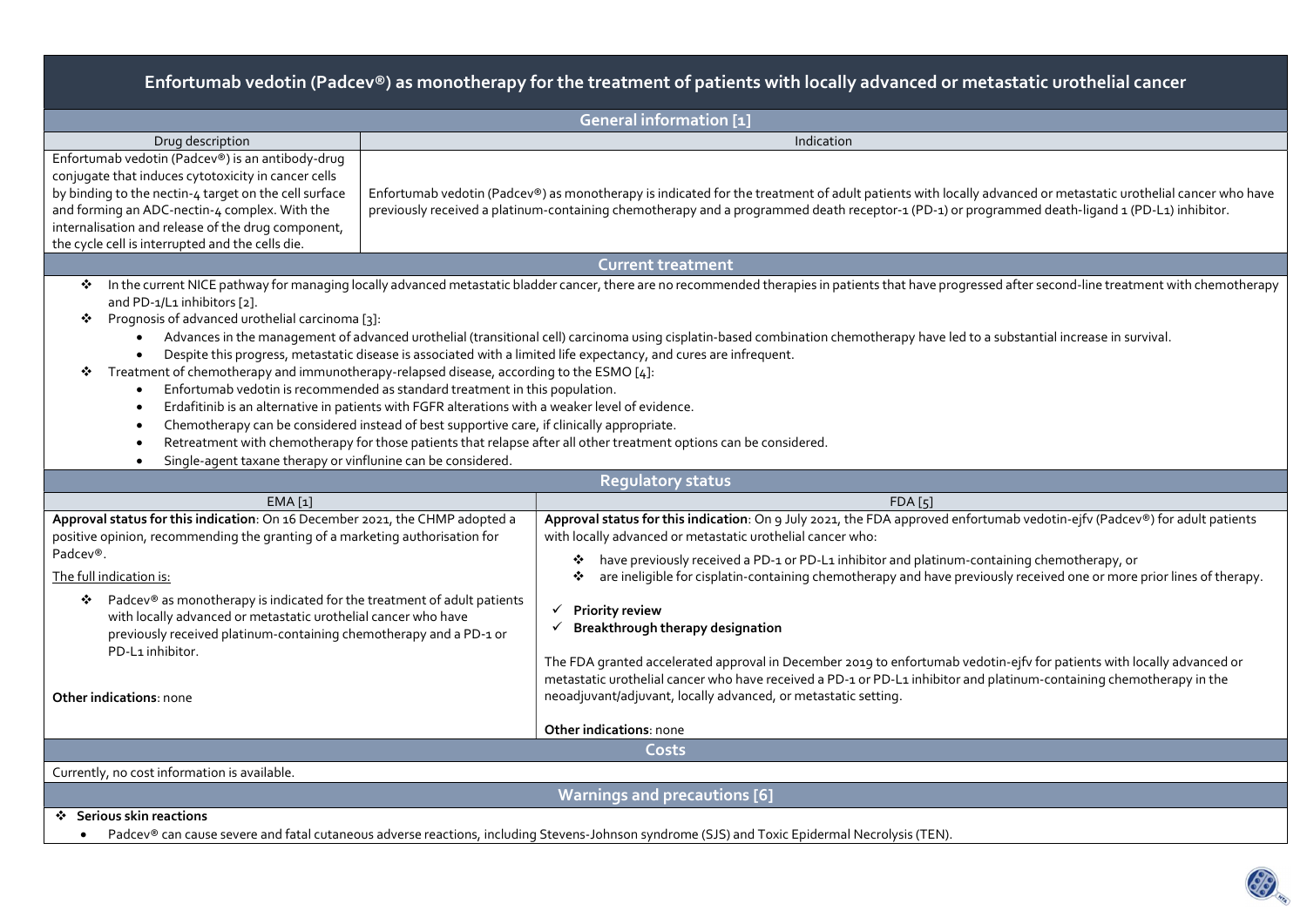- Immediately withhold Padcev® and consider referral for specialised care for suspected SJS or TEN or severe skin reactions.
- Permanently discontinue Padcey® in patients with confirmed SJS or TEN, or Grade 4 or recurrent Grade 3 skin reactions.

#### Hyperglycemia:

- Diabetic ketoacidosis may occur in patients with and without pre-existing diabetes mellitus, which may be fatal.
- Closely monitor blood glucose levels in patients with, or at risk for, diabetes mellitus or hyperglycemia.
- Withhold Padcev® if blood glucose is >250 mg/dL.

#### Pneumonitis:

- Severe, life-threatening, or fatal pneumonitis may occur.
- Withhold Padcev® for persistent or recurrent Grade 2 pneumonitis and consider dose reduction.
- Permanently discontinue Padcev® for Grade 3 or 4 pneumonitis.

## Peripheral neuropathy:

- Monitor patients for new or worsening peripheral neuropathy and consider dose interruption, dose reduction, or discontinuation of Padcev®.
- Ocular disorders:
	- Ocular disorders, including vision changes, may occur.
	- Monitor patients for signs or symptoms of ocular disorders.
	- Consider prophylactic artificial tears for dry eyes and treatment with ophthalmic topical steroids after an ophthalmic exam.
	- Consider dose interruption or dose reduction of Padcev® when symptomatic ocular disorders occur.

### Infusion site extravasation:

- Ensure adequate venous access prior to administration.
- Monitor the infusion site during Padcev® administration and stop the infusion immediately for suspected extravasation.

## Embryo-foetal toxicity:

 $\overline{a}$ 

- Padcev® can cause foetal harm.
- Advise of the potential risk to a foetus and to use effective contraception.

| Study characteristics [7-11] |                      |                                                                                                                                                                           |                                                                                                           |           |                                                           |           |                                     |                |
|------------------------------|----------------------|---------------------------------------------------------------------------------------------------------------------------------------------------------------------------|-----------------------------------------------------------------------------------------------------------|-----------|-----------------------------------------------------------|-----------|-------------------------------------|----------------|
| Trial name                   | $\mathsf{n}$         | Intervention<br>(1)                                                                                                                                                       | Comparator (C)                                                                                            | PE        | Characteristics                                           | Biomarker | Funding                             | Publication(s) |
| EV-301<br>NCT03474107        | 608 (301<br>vs. 307) | Enfortumab<br>vedotin at a<br>dose of 1.25<br>mg/kg of<br>body weight<br>by means of<br>IV<br>infusion over<br>30 minutes<br>on days 1, 8,<br>and 15 of a<br>28-day cycle | Chemotherapy <sup>1</sup><br>(selected<br>by the<br>investigator<br>before<br>randomisation) <sup>2</sup> | <b>OS</b> | ongoing, global, open-label,<br>randomised, phase 3 trial |           | Astellas<br>Pharma US<br>and Seagen | $[10]$         |
| <b>Efficacy</b> (I vs. C)    |                      |                                                                                                                                                                           |                                                                                                           |           |                                                           |           | Safety (I vs. C)                    |                |

<sup>&</sup>lt;sup>1</sup> Chemotherapy and was one of the following: docetaxel at a dose of 75 mg/m<sup>2</sup> of BSA, administered IV over 60 minutes; paclitaxel at a dose of 175 mg/m<sup>2</sup>, administered IV over 3 hours; or vinflunine (in regions where is approved for treatment of urothelial carcinoma) at a dose of 320 mg/m<sup>2</sup>, administered IV over 20 minutes. The use of vinflunine was capped at 35% of the patients in this trial. The chemotherapy treatments were administered on day 1 of a 21-day cycle.

<sup>&</sup>lt;sup>2</sup> All patients who received paclitaxel or docetaxel received premedication to prevent hypersensitivity reactions or fluid retention.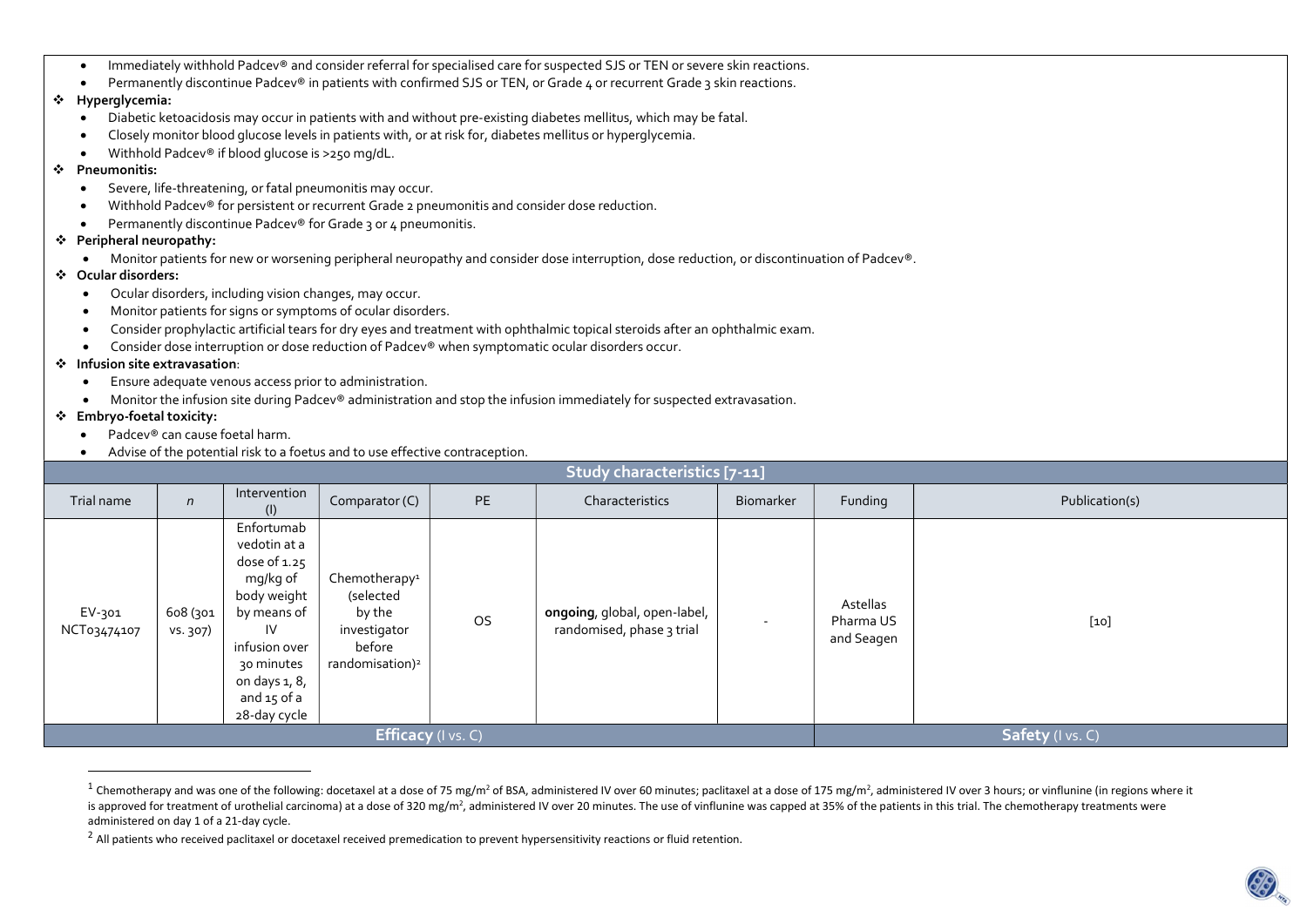| Median OS: 12.88 months (95% Cl, 10.58-15.21) vs. 8.97 months (95% Cl, 8.05-10.74), HR for death 0.70; 95% Cl, 0.56-0.89; p=0.001<br>Estimated percentage of patients alive at 12 months: 51.5% (95% Cl, 44.6-58.0) vs. 39.2% (95% Cl, 32.6-45.6)<br>PFS: Treatment with enfortumab vedotin resulted in significantly longer PFS than chemotherapy and a 38% lower risk of<br>progression or death.<br>Median PFS: 5.55 months (95% Cl, 5.32-5.82) vs. 3.71 months (95% Cl, 3.52-3.94), HR for progression or death 0.62; 95% Cl, 0.51-<br>0.75; p<0.001<br><b>Clinical Response:</b><br>Confirmed overall response was higher in the enfortumab vedotin group than in the chemotherapy group: 40.6% (95% Cl, 34.9-46.5)<br>vs. 17.9% (95% Cl, 13.7-22.8; p<0.001)<br>Complete response: 4.9% vs. 2.7%<br>Disease control: 71.9% (95% CI, 66.3-77.0) vs. 53.4% (95% CI, 47.5-59.2), p<0.001<br>Median duration of response in patients who had a complete or partial response: 7.39 months vs. 8.11 months<br>QoL:<br>Questionnaire compliance rates at baseline were 90% in both groups; during the study, average rates were 70.2% (I) and<br>❖<br>66.9% (C).<br>Baseline QLQ-C30 scores were similar between groups.<br>❖<br>At week 12, scores on the global health status (GHS) scale were similar between groups (I: -2.8, C: -5.0; p=.2429), but<br>❖<br>chemotherapy was associated with numerically greater deterioration and more variability in QoL over the first 12 weeks.<br>Patients receiving Enfortumab vedotin had significant reduction in pain symptoms (I: -5.62, C: +0.11; adjusted difference:<br>❖<br>-5.73, p<.05), but significant worsening of appetite loss (I: +8.55, C: +1.26; adjusted difference: 7.29, p<.05) compared with<br>chemotherapy.<br>Other symptom scores were not significantly different between groups.<br>❖<br>Higher proportions of patients on I vs. C had significant confirmed improvements across all functioning domains (role,<br>❖<br>physical, emotional, social, cognitive), GHS, and several symptom scales (pain, fatigue, dyspnea, constipation). The<br>greatest difference in improvement was reported for pain (I: 51.6%, C: 28.8%; OR = 2.76,1.81, 4.22). |           |                        |                     |                       | Treatment-related AEs: n=278/296 (93.9%) vs. n=267/291 (91.8%)<br>Treatment-related AEs grade 23: 152/296 (51.4%) vs. 145/291 (49.8%)<br>Treatment-related AEs leading to withdrawal: n=40/296 (13.5%) vs. n=33/291<br>$(11.3\%)$<br>Investigator-assessed treatment-related AEs that resulted in death: n=7/296<br>$(2.4\%)$ vs. n=3/291 (1.0%)<br>Overall treatment-emergent AEs: n=290/296 (98.0%) vs. n=288/291 (99.0%)<br>Serious treatment-emergent AEs: n=138/296 (46.6%) vs. n=128/291 (44.0%)<br>Treatment-emergent grade 23 AEs: n=210/296 (70.9%) vs. n=193/291 (66.3%)<br>Treatment-emergent AEs leading to treatment withdrawal: n=51/296<br>$(17.2\%)$ vs. n=51/291 (17.5%)<br>Treatment-emergent AEs leading to death: n=21/296 (7.1%) vs. n=16/291<br>$(5.5\%)$<br>Treatment-emergent AEs leading to death, excluding disease progression:<br>n=11/296 (3.7%) vs. n=11/291 (3.8%) |                                        |                |                           |                     |    |                |
|----------------------------------------------------------------------------------------------------------------------------------------------------------------------------------------------------------------------------------------------------------------------------------------------------------------------------------------------------------------------------------------------------------------------------------------------------------------------------------------------------------------------------------------------------------------------------------------------------------------------------------------------------------------------------------------------------------------------------------------------------------------------------------------------------------------------------------------------------------------------------------------------------------------------------------------------------------------------------------------------------------------------------------------------------------------------------------------------------------------------------------------------------------------------------------------------------------------------------------------------------------------------------------------------------------------------------------------------------------------------------------------------------------------------------------------------------------------------------------------------------------------------------------------------------------------------------------------------------------------------------------------------------------------------------------------------------------------------------------------------------------------------------------------------------------------------------------------------------------------------------------------------------------------------------------------------------------------------------------------------------------------------------------------------------------------------------------------------------------------------------------------------------------------------------------------------------------------------------|-----------|------------------------|---------------------|-----------------------|---------------------------------------------------------------------------------------------------------------------------------------------------------------------------------------------------------------------------------------------------------------------------------------------------------------------------------------------------------------------------------------------------------------------------------------------------------------------------------------------------------------------------------------------------------------------------------------------------------------------------------------------------------------------------------------------------------------------------------------------------------------------------------------------------------------------------------------------------------------------------------------------------|----------------------------------------|----------------|---------------------------|---------------------|----|----------------|
|                                                                                                                                                                                                                                                                                                                                                                                                                                                                                                                                                                                                                                                                                                                                                                                                                                                                                                                                                                                                                                                                                                                                                                                                                                                                                                                                                                                                                                                                                                                                                                                                                                                                                                                                                                                                                                                                                                                                                                                                                                                                                                                                                                                                                            |           |                        |                     |                       |                                                                                                                                                                                                                                                                                                                                                                                                                                                                                                                                                                                                                                                                                                                                                                                                                                                                                                   |                                        |                |                           |                     |    |                |
| Conclusions: Compared with chemotherapy, patients receiving enfortumab vedotin had numerically less deterioration                                                                                                                                                                                                                                                                                                                                                                                                                                                                                                                                                                                                                                                                                                                                                                                                                                                                                                                                                                                                                                                                                                                                                                                                                                                                                                                                                                                                                                                                                                                                                                                                                                                                                                                                                                                                                                                                                                                                                                                                                                                                                                          |           |                        |                     |                       |                                                                                                                                                                                                                                                                                                                                                                                                                                                                                                                                                                                                                                                                                                                                                                                                                                                                                                   |                                        |                |                           |                     |    |                |
| and variability in QoL during the first 12 weeks of treatment. More patients in I had improvements over C in 10 of 15 QLQ-                                                                                                                                                                                                                                                                                                                                                                                                                                                                                                                                                                                                                                                                                                                                                                                                                                                                                                                                                                                                                                                                                                                                                                                                                                                                                                                                                                                                                                                                                                                                                                                                                                                                                                                                                                                                                                                                                                                                                                                                                                                                                                 |           |                        |                     |                       |                                                                                                                                                                                                                                                                                                                                                                                                                                                                                                                                                                                                                                                                                                                                                                                                                                                                                                   |                                        |                |                           |                     |    |                |
| C30 domains; improvement in pain showed the largest benefit.                                                                                                                                                                                                                                                                                                                                                                                                                                                                                                                                                                                                                                                                                                                                                                                                                                                                                                                                                                                                                                                                                                                                                                                                                                                                                                                                                                                                                                                                                                                                                                                                                                                                                                                                                                                                                                                                                                                                                                                                                                                                                                                                                               |           |                        |                     |                       |                                                                                                                                                                                                                                                                                                                                                                                                                                                                                                                                                                                                                                                                                                                                                                                                                                                                                                   |                                        |                |                           |                     |    |                |
| <b>ESMOMCBS version 1.1 [12]</b>                                                                                                                                                                                                                                                                                                                                                                                                                                                                                                                                                                                                                                                                                                                                                                                                                                                                                                                                                                                                                                                                                                                                                                                                                                                                                                                                                                                                                                                                                                                                                                                                                                                                                                                                                                                                                                                                                                                                                                                                                                                                                                                                                                                           |           |                        |                     |                       |                                                                                                                                                                                                                                                                                                                                                                                                                                                                                                                                                                                                                                                                                                                                                                                                                                                                                                   |                                        |                |                           |                     |    |                |
| Scale                                                                                                                                                                                                                                                                                                                                                                                                                                                                                                                                                                                                                                                                                                                                                                                                                                                                                                                                                                                                                                                                                                                                                                                                                                                                                                                                                                                                                                                                                                                                                                                                                                                                                                                                                                                                                                                                                                                                                                                                                                                                                                                                                                                                                      | Int.      | Form                   | MG ST               | MG                    | HR (95% CI)                                                                                                                                                                                                                                                                                                                                                                                                                                                                                                                                                                                                                                                                                                                                                                                                                                                                                       | Score calculation                      | PM             | Toxicity                  | QoL                 | AJ | <b>FM</b>      |
| Original                                                                                                                                                                                                                                                                                                                                                                                                                                                                                                                                                                                                                                                                                                                                                                                                                                                                                                                                                                                                                                                                                                                                                                                                                                                                                                                                                                                                                                                                                                                                                                                                                                                                                                                                                                                                                                                                                                                                                                                                                                                                                                                                                                                                                   | <b>NC</b> | 2a                     | $\leq 12$<br>months | $OS: +3.91$<br>months | 0.70 (0.56-0.89)                                                                                                                                                                                                                                                                                                                                                                                                                                                                                                                                                                                                                                                                                                                                                                                                                                                                                  | HR≤o.65 AND gain ≥3<br>months          | $\frac{1}{4}$  | $\boldsymbol{\mathsf{x}}$ | <b>NSD</b>          | X  | $\frac{1}{2}$  |
| Adapted                                                                                                                                                                                                                                                                                                                                                                                                                                                                                                                                                                                                                                                                                                                                                                                                                                                                                                                                                                                                                                                                                                                                                                                                                                                                                                                                                                                                                                                                                                                                                                                                                                                                                                                                                                                                                                                                                                                                                                                                                                                                                                                                                                                                                    | <b>NC</b> | 2a                     | $\leq 12$<br>months | OS: +3.91<br>months   | 0.70 (0.56-0.89)                                                                                                                                                                                                                                                                                                                                                                                                                                                                                                                                                                                                                                                                                                                                                                                                                                                                                  | HR > 0.65-0.70 AND<br>gain ≥1.5 months | $\overline{2}$ | $\boldsymbol{\mathsf{x}}$ | <b>NSD</b>          | X  | $\overline{2}$ |
| Risk of bias (RCT) [13]                                                                                                                                                                                                                                                                                                                                                                                                                                                                                                                                                                                                                                                                                                                                                                                                                                                                                                                                                                                                                                                                                                                                                                                                                                                                                                                                                                                                                                                                                                                                                                                                                                                                                                                                                                                                                                                                                                                                                                                                                                                                                                                                                                                                    |           |                        |                     |                       |                                                                                                                                                                                                                                                                                                                                                                                                                                                                                                                                                                                                                                                                                                                                                                                                                                                                                                   |                                        |                |                           |                     |    |                |
|                                                                                                                                                                                                                                                                                                                                                                                                                                                                                                                                                                                                                                                                                                                                                                                                                                                                                                                                                                                                                                                                                                                                                                                                                                                                                                                                                                                                                                                                                                                                                                                                                                                                                                                                                                                                                                                                                                                                                                                                                                                                                                                                                                                                                            |           | Adequate generation of |                     |                       |                                                                                                                                                                                                                                                                                                                                                                                                                                                                                                                                                                                                                                                                                                                                                                                                                                                                                                   |                                        |                | Selective outcome         | Other aspects which |    |                |

| $N$ ISK UI DIdS (RCT) [13]                       |                                 |          |                                         |                                                                                  |                     |  |  |
|--------------------------------------------------|---------------------------------|----------|-----------------------------------------|----------------------------------------------------------------------------------|---------------------|--|--|
| Adequate generation of<br>randomisation sequence | Adequate allocation concealment | Blinding | Selective outcome<br>reporting unlikely | Other aspects which<br>$^{\circ}$ increase the risk of $^{\circ}$<br><b>bias</b> | <b>Risk of bias</b> |  |  |